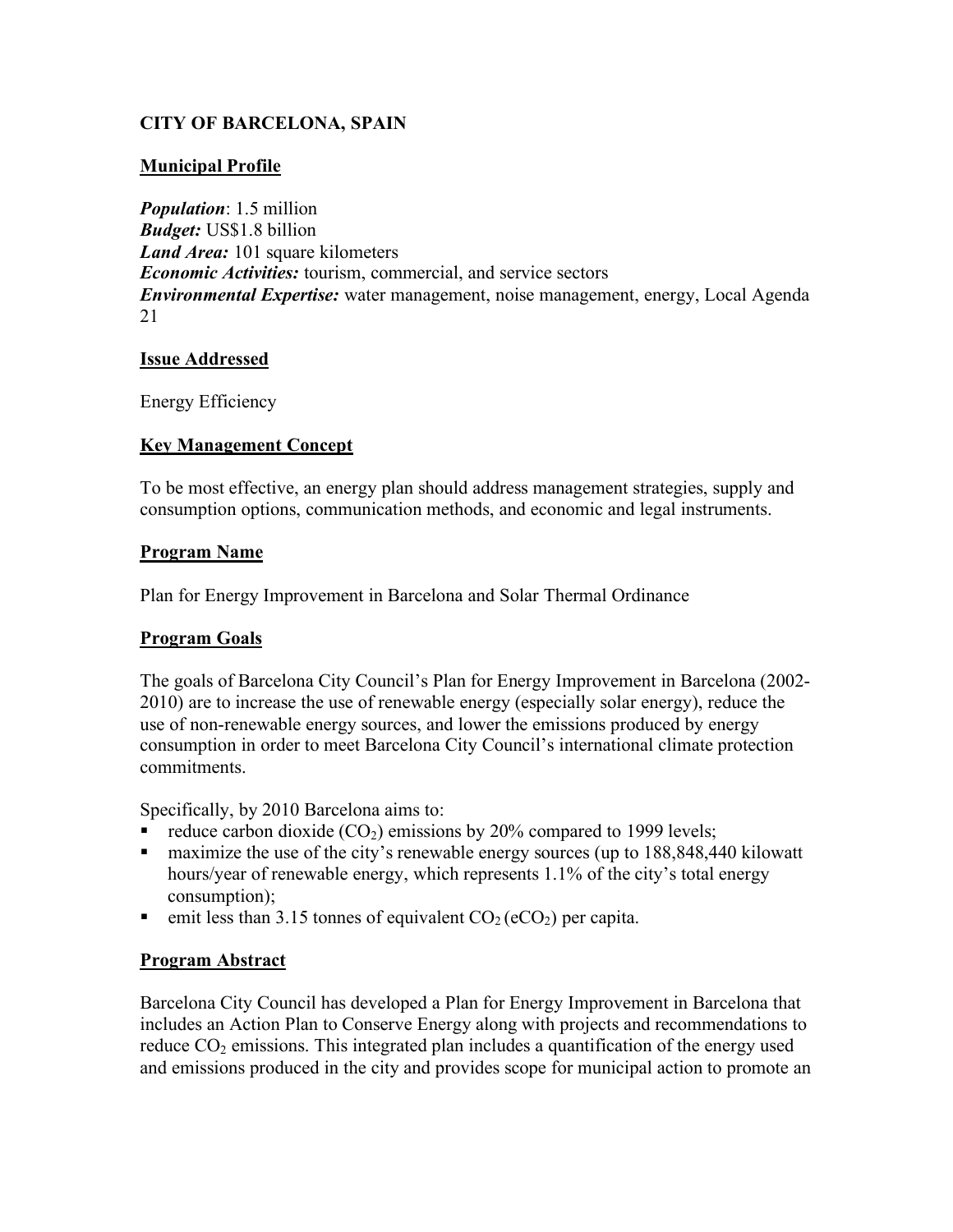environmentally sustainable city, reducing air pollution and the consumption of fossil fuels in the process.

The energy improvement plan was approved in February 2002 and has been implemented by the Energy Agency of Barcelona since May 2002. The action plan consists of four areas as follows.

### **Management strategies**

- Outline Barcelona Council's crucial leadership role
- Structure the Plan into manageable units
- Promote co-ordination and co-operation with other public bodies
- **Promote partnership with business and professionals**
- Develop energy information systems

#### **Supply and consumption strategies**

- **•** Promote a sustainable energy consumption model for Barcelona
- Promote the use of green and/or renewable energy
- Improve the quality of energy products and services in Barcelona
- **IMPROVE EXAM** Improve electricity generation and distribution
- Foster the production of renewable energy
- Update the plan and creating measurement and control tools
- Reduce Barcelona City Council's energy consumption
- Commit to the use of renewable energy sources

#### **Social and communication strategies**

- Foster a new pattern of energy consumption
- Explain the need to change energy use and the benefits of doing so
- Create a high profile energy certification scheme
- Foster the application of new technology
- Stimulate measures in the educational field
- Seize the opportunity presented by large projects underway in Barcelona

#### **Economic and legal strategies**

- Maintain Barcelona's economic growth and development
- Foster competitiveness and quality in energy supply
- Help companies in the industry pursue their activities and set up at new sites in Barcelona
- Seek co-operation with third parties by sponsoring appropriate projects
- Study the general economic impact of measures
- **Ensure measures reflect changes in the legal framework**
- Change municipal standards and bylaws to meet the Plan's proposals

As part of its Plan for Energy Improvement, Barcelona City Council introduced a Solar Thermal Ordinance, which entered into force in August 2000. The aim of the ordinance is to regulate, through local legislation, the implementation of low-temperature systems for collecting and using active solar energy for the production of hot water for buildings.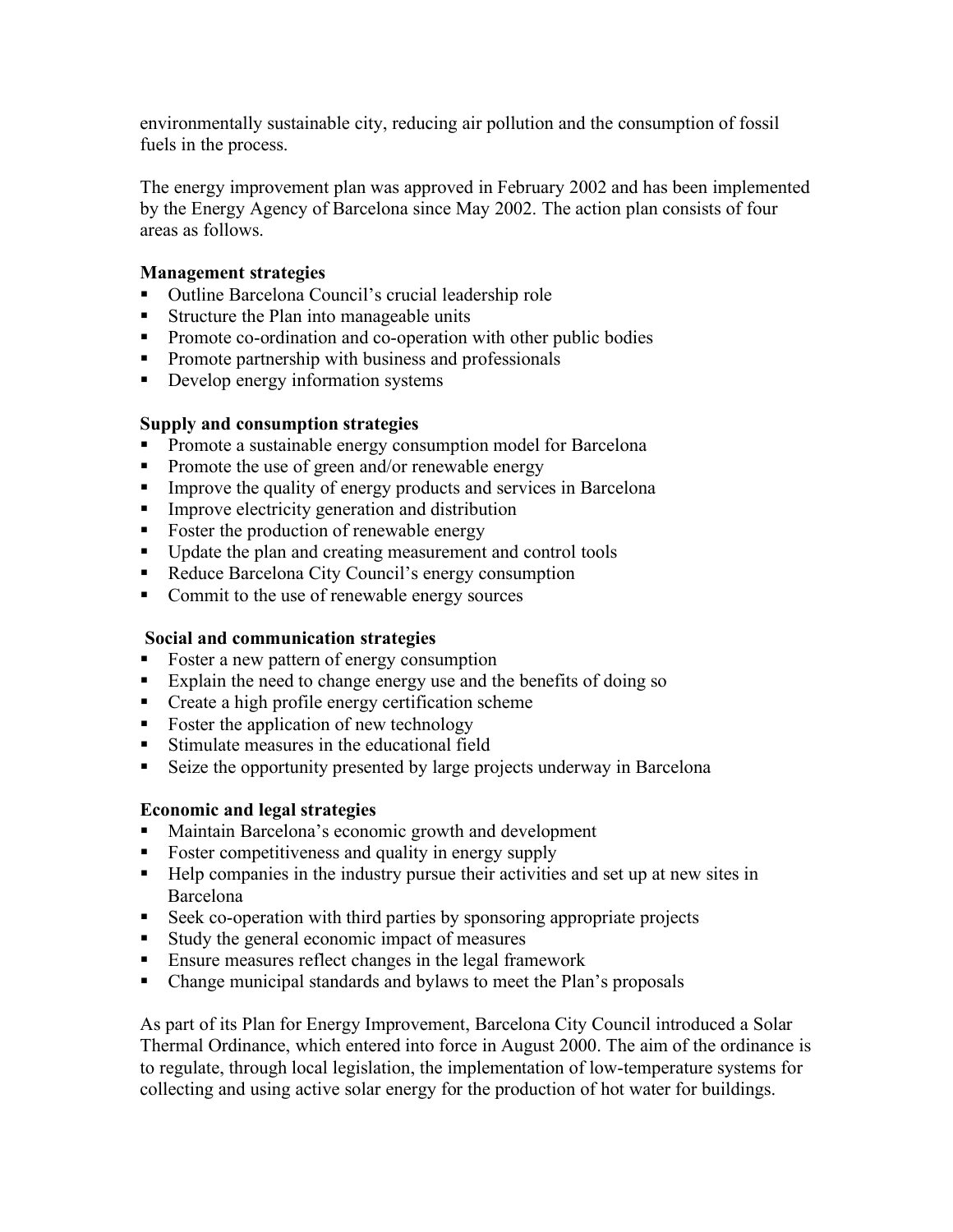New buildings and buildings undergoing major refurbishment are required to use solar energy to supply 60% of their running hot water requirements.

The Barcelona Energy Agency's evaluation program monitors and further promotes the effective implementation of the Solar Thermal Ordinance. Since its enforcement licenses for the installation of a total of 14,028 square meters of solar panels have been requested, compared to a total of 1,650 square meters of panels before the ordinance was in place. This increase in the installation of solar panels has resulted in annual energy savings of 11,222 Megawatt hours and a corresponding reduction in  $eCO<sub>2</sub>$  emissions of 1,973 tonnes per year.

In order to promote the ordinance and its acceptance, the City of Barcelona has implemented a broad communications program. The city has published an explanatory guide to the ordinance in several languages, held periodic round tables and meetings with stakeholders (contractors' associations, engineers, architects, environmental organizations, neighborhood associations, citizens), promoted the ordinance in neighboring cities, implemented demonstration projects (such as solar thermal installations at swimming pools), and organized a "Solar Day" in Barcelona.

The Barcelona Solar Thermal Ordinance has been a model for other municipalities. Since its approval, other municipalities in Catalonia have adopted similar (and sometimes even more stringent) local regulations.

## **Financing**

There was no specific project budget for the ordinance as it involved the approval of a legal text. The funds for Barcelona's Plan for Energy Improvement are negotiated each year. The plan is financed mainly from public administration funds.

## **Staff**

Seven people at the Barcelona Energy Agency are involved in the implementation of the Plan for Energy Improvement.

## **Lessons Learned**

A communications program was crucial in order to encourage adoption of the Solar Thermal Ordinance by contractors.

# **Key Publications**

Barcelona City Council. 1999. *Barcelona Solar Thermal Ordinance* (available in English, Spanish, French, and German). Barcelona City Council. 2000. *Plan for Energy Improvement in Barcelona* (summary available in English).